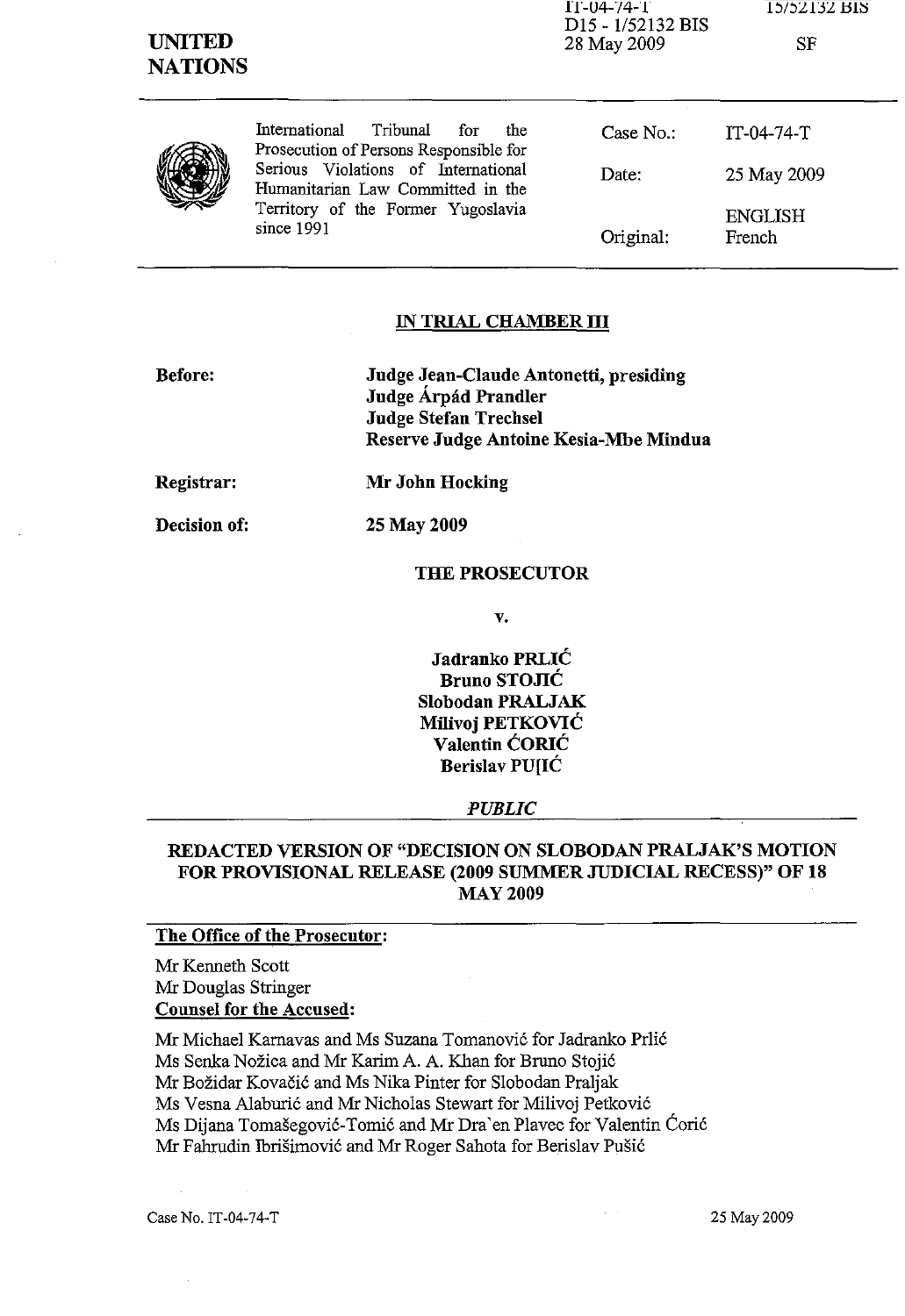#### **I. INTRODUCTION**

1. Trial Chamber III ("Chamber") of the International Tribunal for the Prosecution of Persons Responsible for Serious Violations of International Humanitarian Law Committed in the Territory of the Former Yugoslavia since 1991 ("Tribunal") is seized of a request for provisional release from the Accused Slobodan Praljak ("Accused Praljak"), submitted pursuant to Rule 65 of the Rules of Procedure and Evidence ("Ru1es") and filed confidentially by Counsel for the Accused Praljak ("Praljak Defence") on 22 April 2009.

#### **n. PROCEDURAL BACKGROUND**

2. On 22 April 2009, the Praljak Defence confidentially filed "The Accused Praljak's Motion for Provisional Release During the Period of the 2009 Summer Judicial Recess", with an Annex, in which it requests, for humanitarian reasons, the provisional release of the Accused Praljak to the Republic of Croatia ("Croatia") for a brief period so that the Accused [redacted]. The Motion is accompanied by a Confidential Annex disclosing a letter from the Croatian Government, dated 29 April 2009, providing guarantees that, shou1d the Accused Praljak be granted provisional release by the Chamber, he will not influence or place in danger, during his provisional release, victims, witnesses or other persons, and will return to The Hague on the date ordered by the Chamber.

3. On 27 April 2009, the Ministry of Foreign Affairs of the Netherlands wrote a letter to the Tribunal indicating that it did not object to the provisional release of the Accused Praljak, should he leave the territory of the Netherlands.<sup>1</sup>

4. On 6 May 2009, the Office of the Prosecutor ("Prosecution") publicly filed the "Prosecution Response to the Accused Praljak's Motion for Summer Recess Release" ("Response"), in which it objects to the Motion. In an oral decision rendered during

<sup>&</sup>lt;sup>1</sup> Letter of 27 April 2009, from the Ministry of Foreign Affairs of the Kingdom of the Netherlands regarding the provisional release of Slobodan Praljak.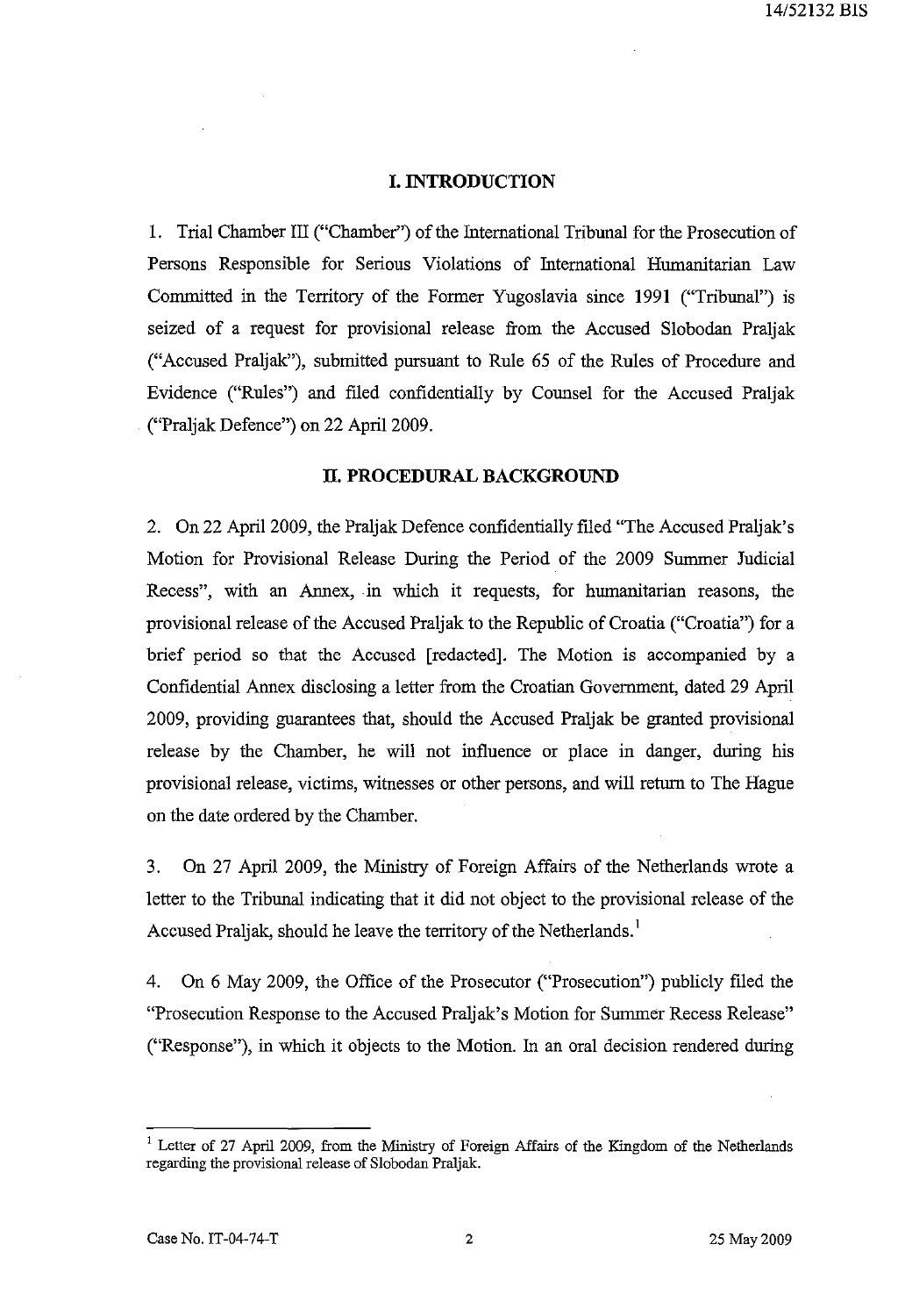private session on 7 May 2009, the Chamber ordered the Registry to confidentially record the Response.<sup>2</sup>

#### **III. ARGUMENTS OF THE PARTIES**

5. The Praljak Defence contends, firstly, that the Accused Praljak meets the conditions for provisional release set out in Rules 65 (B) of the Rules of Procedure and Evidence ("Rules"). Accordingly, it recalls that the Chamber has, on several occasions, including after the close of the Prosecution case, detennined that the Accused would appear for trial if provisionally released.<sup>3</sup>

6. The Praljak Defence further recalls that the Accused has always complied with the conditions imposed by the Chamber when previous provisional releases were granted, and never posed a danger to any persons. 4

7. The Praljak Defence further maintains that there are sufficiently compelling humanitarian grounds to justify provisional release. In support of this argument, the Praljak Defence alleges, *inter alia*, that [redacted].<sup>5</sup> The Praljak Defence deems that a medical certificate is not necessary to confirm [redacted].<sup>6</sup> The Praljak Defence further recalls that the Accused Praljak has not benefited from a period of release and, as a result, has been separated from his family for one and a half years.<sup>7</sup>

8. The Praljak Defence further contends that Appeals Chamber case-law violates its rights in that it made decisions on the matter based not on a consideration of the rights of the accused but, rather, on concerns as to the effect on public opinion of allowing an individual to return home after the Prosecution has rested its case.<sup>8</sup>

9. Lastly, the Praljak Defence places the question of the length of the provisional release entirely at the discretion of the Chamber.<sup>9</sup>

<sup>&</sup>lt;sup>2</sup> Transcript in French,  $T(F)$ , pp. 39747 and 39748.

<sup>&</sup>lt;sup>3</sup> Motion, para. 18.

<sup>4</sup> Motion, paras 19 and 20.

 $<sup>5</sup>$  Motion, paras 2, 3, and 28.</sup>

<sup>6</sup> Motion, para. 8.

Motion, para. 29.

<sup>&</sup>lt;sup>8</sup> Motion, paras 4 to 7.

<sup>&</sup>lt;sup>9</sup> Motion, para. 29.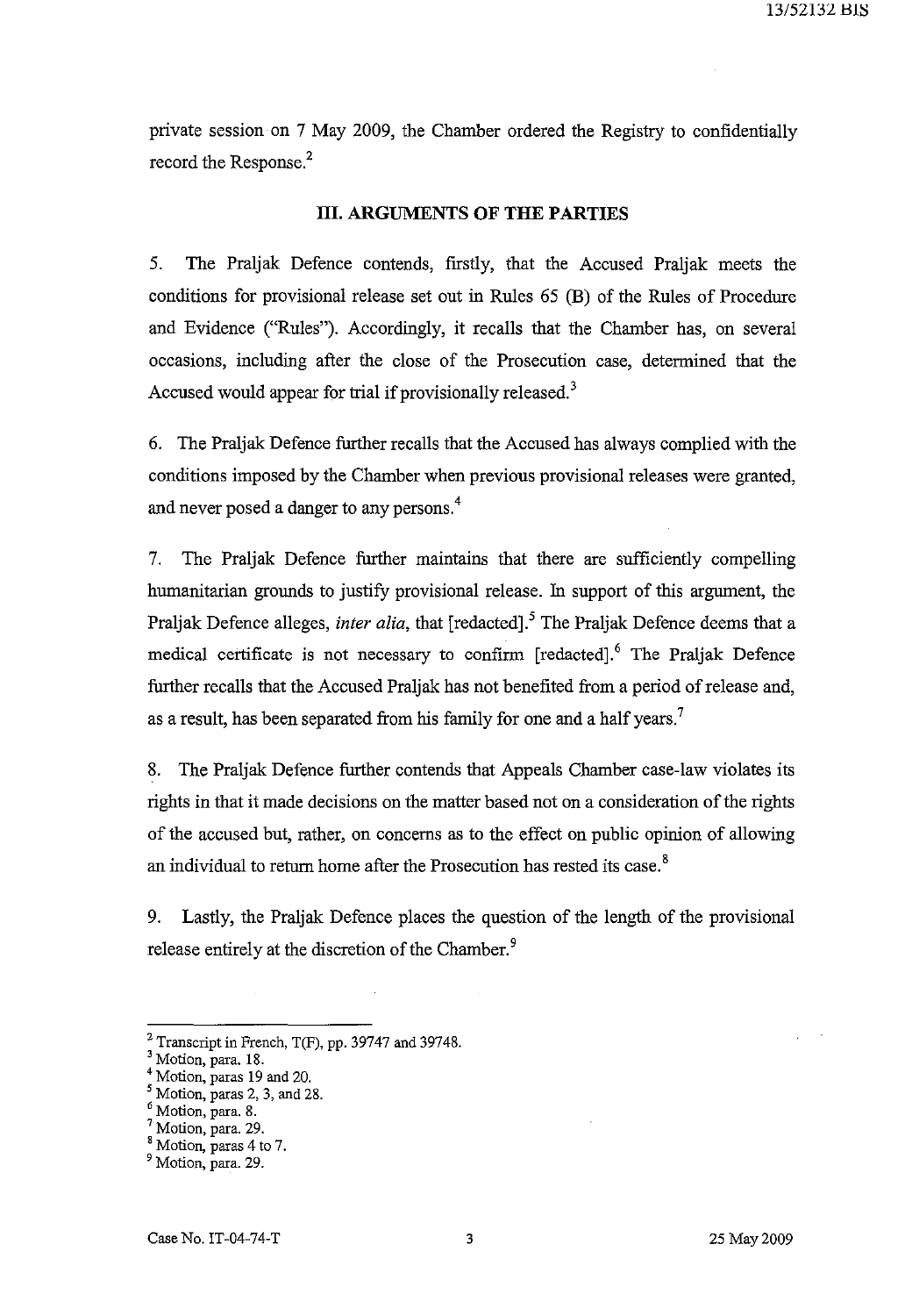10. In its response, the Prosecution recalls that the Appeals Chamber has held that the Trial Chamber cannot consider the possible health benefits that would result from the release of the accused as constituting sufficient humanitarian circumstances justifying a provisional release. [redacted]. [redacted].<sup>10</sup>

11. The Prosecution further recalls that the Appeals Chamber has decided that if a Trial Chamber fmds that the humanitarian reasons put forward by an accused are insufficient to justify his provisional release, it cannot take into account the fact that a lengthy detention may have a negative effect on the state of health of the accused in the future to establish that compelling humanitarian grounds existed at the time of issuing its decision.<sup>11</sup>

12. The Prosecution further recalls that the Appeals Chamber found that when a Trial Chamber is seized of a request for provisional release based on compelling humanitarian grounds, it must assess whether these grounds are of a sufficiently different nature and present a higher degree of gravity than those already rejected by the Appeals Chamber. However, the Prosecution deems that the humanitarian grounds raised by the Praljak Defence in the present case are no different to those previously put forward in applications submitted in 2008.<sup>12</sup> The Prosecution concludes that, as the Praljak Defence has not established the existence of compelling humanitarian grounds to justify the provisional release of the Accused, it is not necessary to consider what length of release would be proportional to the said grounds.<sup>13</sup>

13. Lastly, the Prosecution recalls that the Appeals Chamber has already found that prolonged provisional detention does not violate the fundamental rights of the accused. <sup>14</sup>

#### **IV. APPLICABLE** LAW

14. Rule 65 (A) of the Rules stipulates that once detained, an accused may not be released except by an order of a Chamber. In compliance with Rule 65 (B) of the

<sup>&</sup>lt;sup>10</sup> Response, para. 11.

<sup>&</sup>lt;sup>11</sup> Response, para. 12, iv.

<sup>12</sup> Response, para. 13.

<sup>&</sup>lt;sup>13</sup> Response, para. 16.

<sup>&</sup>lt;sup>14</sup> Response, paras 17 to 26.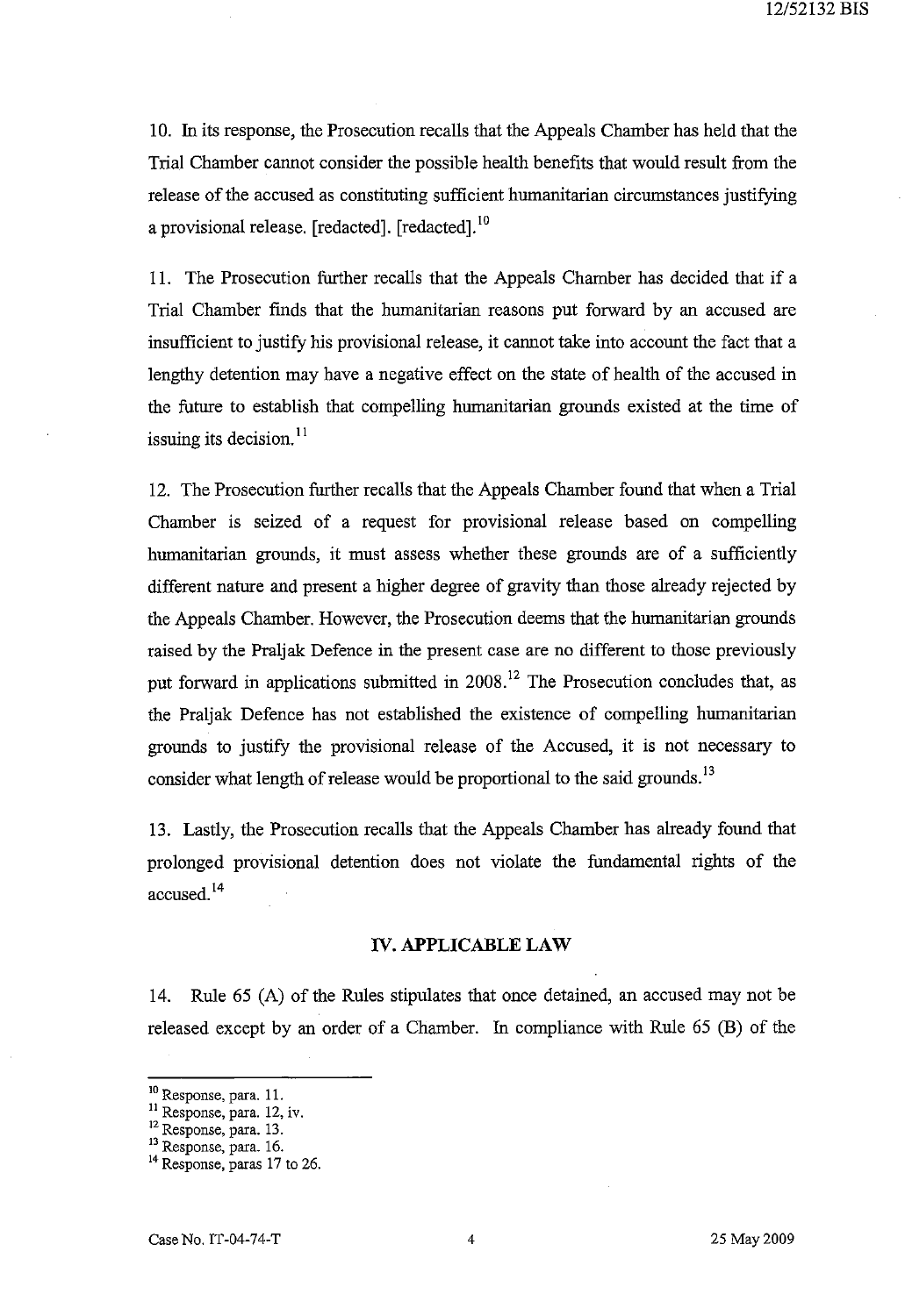Rules, the Chamber may order a provisional release only after giving the host country and the state to which the accused seeks to be released the opportunity to be heard and only if it is satisfied that the accused will appear for trial and, if released, will pose no danger to any victim, witness or other person.

15. In accordance with the Tribunal established case-law, the decision to grant or deny provisional release pursuant to Rule 65 of the Rules stems from the discretionary power of the Chamber.<sup>15</sup> In order to determine if the conditions laid out in Rule 65 (B) of the Rules have been met, the Chamber must take into consideration all the relevant factors which a reasonable Trial Chamber would have been expected to take into account before coming to a decision.<sup>16</sup> The Chamber must then provide a reasoned opinion for its decision on this matter.<sup>17</sup> The relevance of the presented material and the weight to be accorded to it are appraised on a case-by-case basis. <sup>18</sup> Because it relies first and foremost on the facts in the case, each request for provisional release is examined in the light of the particular circumstances of the accused.<sup>19</sup> The Chamber must examine these circumstances as they are at the time of

<sup>&</sup>lt;sup>15</sup> The Prosecution v. Jovica Stanišić and Franko Simatović, Case No. IT-03-69-AR65.4, "Decision on Prosecution Appeal of Decision on Provisional Release and Motions to Present Additional Evidence Pursuant to Rule 115", 26 June 2008 ("Jovica Stanišić Decision"), para. 3; The Prosecutor v. *Milutinovic et aI.,* Case No. IT-05-S7-AR65.2, "Decision on Interlocutory Appeal of Denial of Provisional Release During the Winter Recess", 14 December 2006 *("Milutinovic* Decision"), para. 3; *The Prosecutor v. Popovic et al.,* Case No. IT-65-SS-AR65.2, "Decision on Defence's Interlocutory Appeal of Trial Chamber's Decision Denying Ljubomir Borovcanin Provisional Release", 30 June 2006, para. 5; *The Prosecutor v. Prlic et al.,* Case No. IT-04-74-AR65.7, "Decision on Prosecution's Appeal from *Décision relative à la Demande de mise en liberté provisoire de l'Accusé Petković Dated* 31 March 200S", 21 April200S *("PetkovicDecision"),* para. 5; *The Prosecutor v. Prlic et al.,* Case No. IT-04-74-AR65.S, "Decision on Prosecution's Appeal from *Decision relative a la Demande de mise en liberte provisoire de l'Accuse Prlic* Dated 7 April 200S", 25 April 200S *("Prlic* Decision of 25 April  $2008$ "), para. 7.

*<sup>16</sup> The Prosecutor v. Mico Stanisic,* Case No. IT-04-79-AR65.1, "Decision on Prosecution's Interlocutory Appeal of Mico Stanisic's Provisional Release", 17 October 2005 *("Mico Stanisic*  Decision"), para. 8; *Jovica Stanišić* Decision, para. 35; Petković Decision, para. 8; Prlić Decision of 25 April 2008, para. 10.

<sup>17</sup>*Jovica* StanisicDecision, para. 35; *PetkovicDecision,* para. S; PrlicDecision of 25 April200S, para. *10; Mico StanisicDecision,* para. S.

<sup>&</sup>lt;sup>18</sup> Jovica Stanišić Decision, para. 35; Petković Decision, para. 8; Prlić Decision of 25 April 2008, para.  $\frac{10}{19}$ 

*<sup>19</sup> The Prosecutor v. Boskovski and Tarculovski* Case No. IT-04-S2-AR65.1, "Decision on Johan *Tacculovski* 's Interlocutory Appeal on Provisional Release", 4 October 2005" para. 7; *Jovica Stanisic*  Decision, para. 35; *Petkovic* Decision, para. S; *Prlic* Decision of25 April 200S, para. 10; *Mico Stanisic*  Decision, para. 8.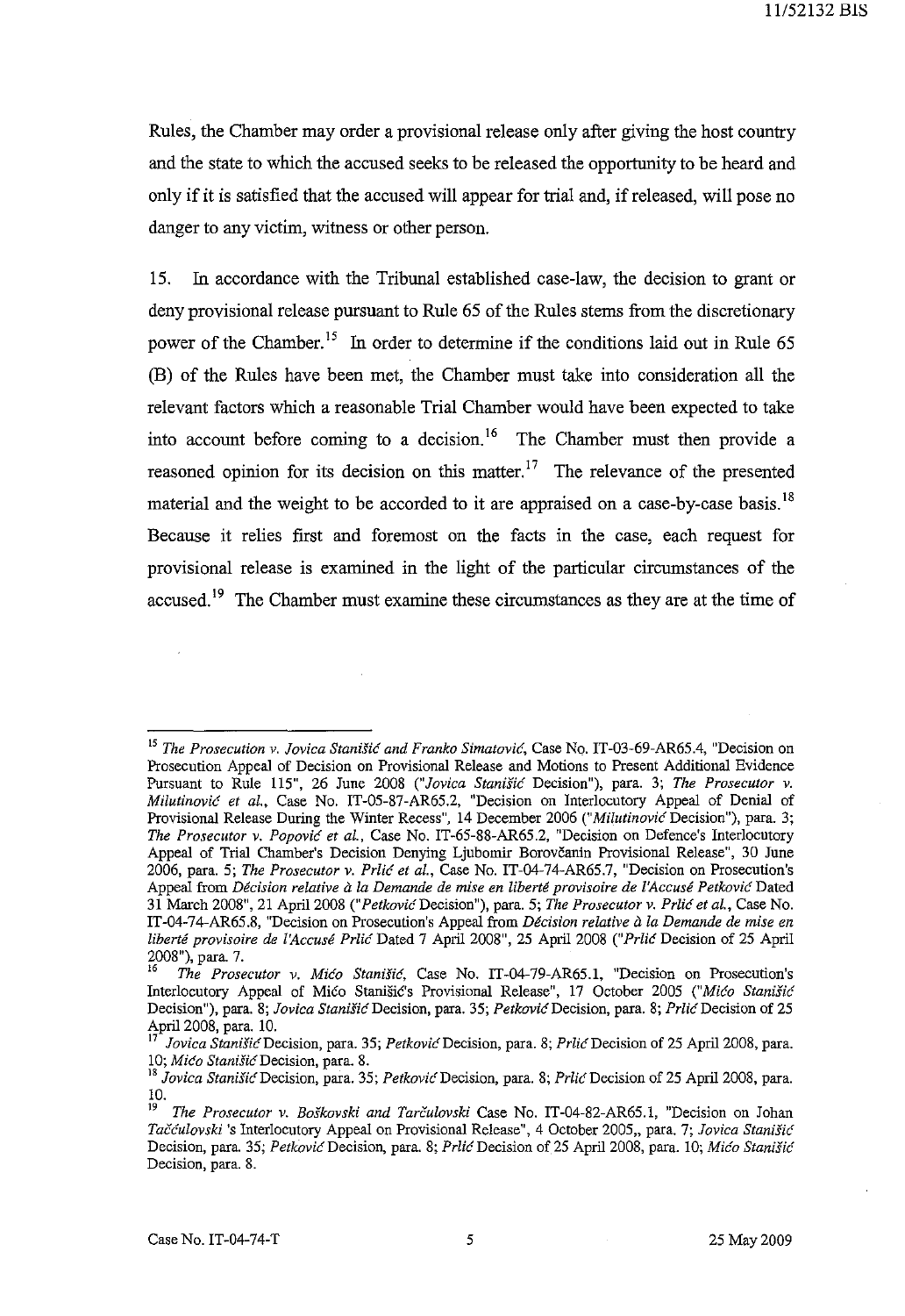reaching a decision on the provisional release, but also, as much as can be foreseen, on the circumstances at the time the accused is expected to return to the Tribunal.<sup>20</sup>

16. In accordance with recent Appeals Chamber case-law, the close of the Prosecution case constitutes a significant enough change in circumstance to warrant a renewed and detailed assessment of the risk of flight by the Accused.<sup>21</sup> In these circumstances, and even if the Trial Chamber is convinced that sufficient guarantees have been presented, it must only exercise its discretionary power to grant provisional release if sufficiently compelling humanitarian grounds tip the scales in its favour.<sup>22</sup>

17. Nevertheless, in accordance with Appeals Chamber case-law, the Chamber is uniquely suited to assess whether the procedural circumstances, such as, for example, the close of the Prosecution case, increase the risk of flight by the Accused while on provisional release.<sup>23</sup>

#### V. **DISCUSSION**

18. The Chamber further notes that, in accordance with Rule 65 (B) of the Rules, the Government of the Kingdom of the Netherlands, the host country, informed the Chamber, in its letter dated 27 April 2009, that it was not opposed to the procedure for a possible provisional release of the Accused Praljak.<sup>24</sup>

19. In its letter of 20 April 2009, the Government of Croatia supplied guarantees that the Accused Praljak, should he be granted provisional release by the Chamber, would not influence or place in danger, during his provisional release, victims, witnesses, or other persons, and would return to The Hague on the date ordered by the Chamber.<sup>25</sup>

20. The Chamber recalls that, in order to establish whether the requirements of Rule 65 (B) of the Rules have been met, it must consider all the relevant factors which a

*<sup>20</sup> Jovica StaniSh:* Decision, para. 35; *Petkovic* Decision, para. 8; Prlic Decision of 25 April 2008, para. 10, Mićo Stanišić Decision, para. 8.

<sup>&</sup>lt;sup>21</sup> The Prosecutor v. Prlic et al., Case No. IT-04-074-AR65.5, "Decision on Prosecution's Consolidated Appeal against Decisions to Provisionally Release the Accused Prlić, Stojić, Praljak, Petković and Corie", 11 March 2008 ("PrlicDecision of 11 March 2008"), para. 20.

<sup>22</sup>*Prlic* Decision of 11 March 2008, para. 21; *Prlic* Decision of 25 April 2008, para. 16; *Petkovic*  Decision, para. 17.

<sup>23</sup>*MilutinovicDecision,* para. 15.

<sup>&</sup>lt;sup>24</sup> Letter of 27 April 2009, from the Ministry of Foreign Affairs of the Kingdom of the Netherlands.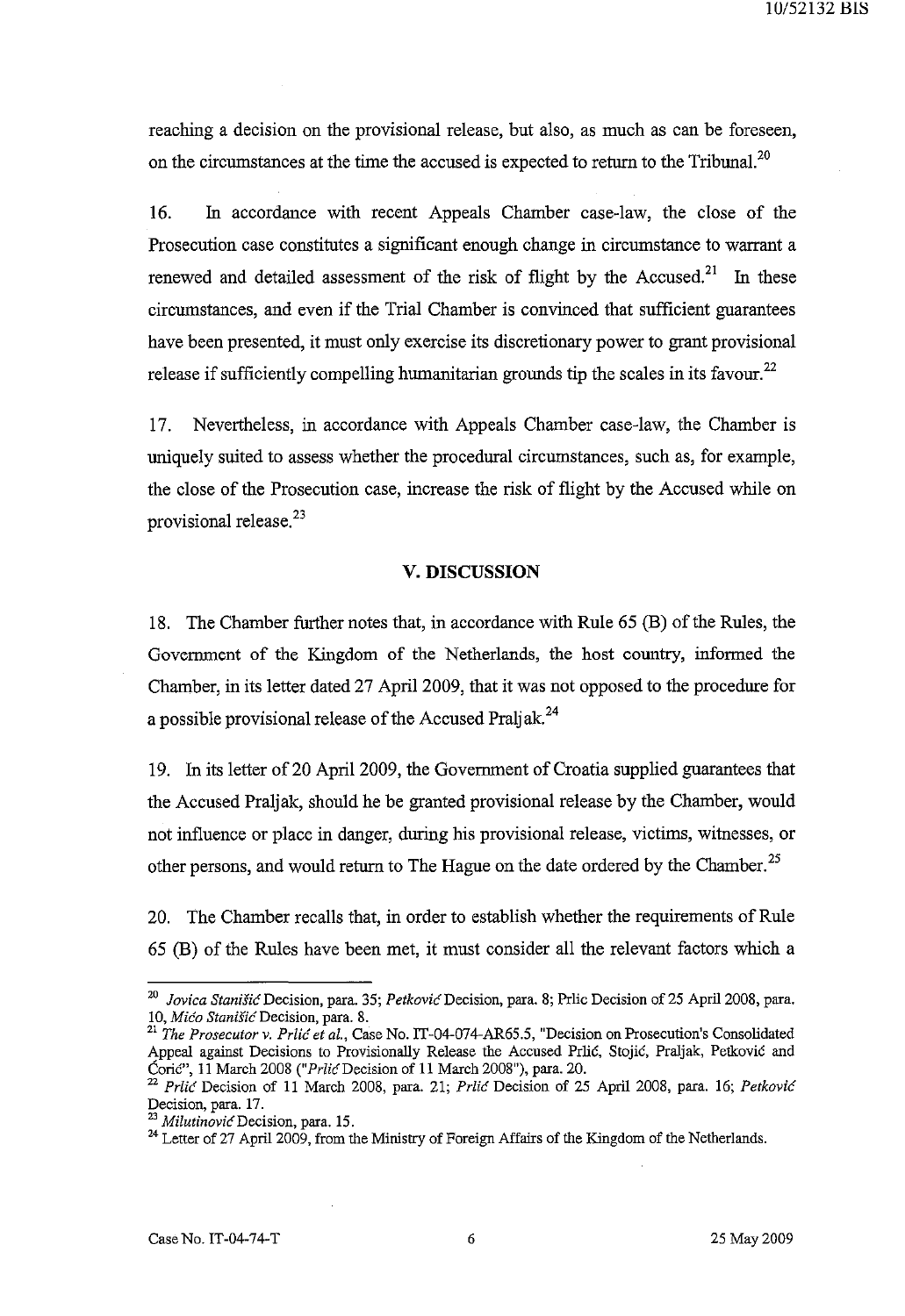reasonable Trial Chamber would be expected to consider in order to come to a decision.<sup>26</sup> In this instance, the Chamber must also consider that the Accused Praljak surrendered voluntarily to the Tribunal and his exemplary conduct before and during the proceedings, even after the close of the Prosecution case. Furthermore, the Chamber will be suspending hearings during the summer judicial recess. As a result, during this period there will be no judicial activity requiring the presence of the Accused Praljak.

21. The Chamber further notes that the Accused Praljak has respected all the conditions imposed when he was previously granted provisional release pursuant to the orders and decisions of the Trial Chambers rendered on: 30 July 2004,<sup>27</sup> 1 July 2005,<sup>28</sup> 14 October 2005,<sup>29</sup> 26 June 2006,<sup>30</sup> 8 December 2006,<sup>31</sup> 11 June 2007,<sup>32</sup> and 29 November 2007.<sup>33</sup>

22. Furthermore, even if the closing of the Prosecution case constitutes, according to the Appeals Chamber, an important change in the circumstances which requires a new and detailed assessment of the risk of flight of an accused,  $34$  the Chamber holds that the guarantees to reappear in order to offset the risk of flight, such as those that might be imposed on the Accused Praljak, neutralise all possible risk of flight.

23. Finally, the Chamber notes that the Accused Praljak is particularly involved in his own defence. An example of this being the duration of the testimony of the Accused, which has taken up 36 of the 55 hours granted by the Chamber to the Praljak

<sup>30</sup> "Decision on Motion for Provisional Release of the Accused Praljak", 26 June 2006, confidential.

<sup>&</sup>lt;sup>25</sup> Letter of 20 April 2009 from the Ministry of Justice of the Republic of Croatia, attached in the Confidential Annex to the Motion.

*<sup>26</sup> Mico StanisicDecision,* para. 8; *lovica StanisicDecision,* para. 35; *PetkovicDecision,* para. 8; *Prlic*  Decision of 25 April 2008, para. 10.

<sup>27</sup>*Prosecutor v. Prlic et aI.,* Case No. IT-04-74-PT, "Order on Provisional Release of Slobodan Praljak", 30 July 2004.

<sup>28</sup>*Prosecutor v. Prlic et al.,* Case No. IT-04-74-PT, "Order on Slobodan Praljak's Motion for Variation of Conditions of Provisional Release", I July 2005.

*<sup>29</sup> Prosecutor v. Prlic et al.,* Case No. IT-04-74-PT, "Decision to Grant Accused Slobodan Praljak's Supplemental Application for Variation of Conditions of Provisional Release", 14 October 2005.

<sup>&</sup>lt;sup>31</sup> "Decision on Motion for Provisional Release of the Accused Praljak", 8 December 2006, partially confidential.<br><sup>32</sup> "Decision on Motion for Provisional Release of the Accused Praljak", 11 June 2007, public with

Confidential Annex.

<sup>33</sup> Decision on Motion for Provisional Release of the Accused Praljak", 29 November 2007, public with Confidential Annex. <sup>34</sup>*PrlicDecision* of II March 2008, para. 20.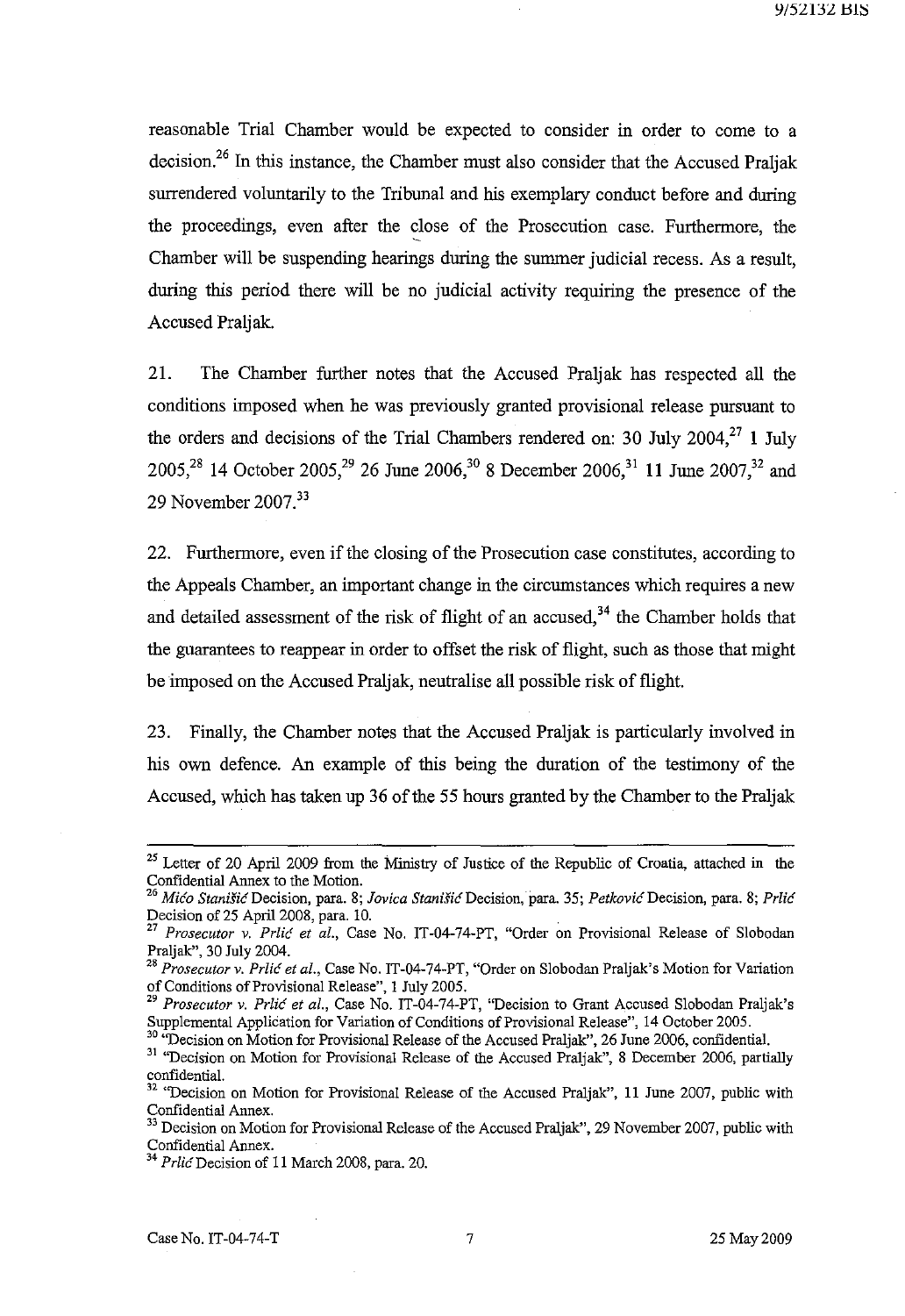Defence for the presentation of its defence case. The Chamber considers that, in view of this investment, the fact that the Praljak Defence will not have closed its case before the summer judicial recess in itself constitutes an additional guarantee of reappearance.

24. In view of his respectful conduct during his earlier provisional releases, his investment in the hearings and the continuation of the presentation of his defence case after the summer judicial recess, the Chamber is assured that the Accused Praljak, if released, will appear for the continuation of his trial.

25. For these same reasons, and should the Accused Praljak be granted provisional release to Croatia, the Chamber is of the opinion that the Accused Praljak will not pose a danger to victims, witnesses and other persons.<sup>35</sup>

26. Nevertheless, according to the Appeals Chamber, regarding the stage of the proceedings and the close of the Prosecution case, the Chamber has the duty to determine, in addition, if the humanitarian grounds put forward by the Praljak Defence are sufficiently compelling to justify the provisional release of the Accused Praljak.<sup>36</sup>

27. [redacted].

28. [redacted].

29. With regard to the length of the trial, the Appeals Chamber has held that the Chamber "could not rely on the possibility that his health condition might, at some indeterminate point in the future, be impacted to such an extent by the length of detention to establish that sufficiently compelling humanitarian circumstances in fact existed at the time it issued the Impugned Decision. Neither could the Trial Chamber consider that the overall health benefit that would result from Praljak's release constituted a sufficiently compelling humanitarian circumstance."<sup>37</sup>

<sup>35</sup>This danger is not assessed *in abstracto* - it has to be real. *Mico StaniSic* Decision, para. 27.

<sup>&</sup>lt;sup>36</sup> Petković Decision, para. 17; Prlić Decision of 25 April 2008, para. 16.

<sup>&</sup>lt;sup>37</sup> "Decision on Prosecution's Appeal of the Trial Chamber's Decision to Provisionally Release the Accused Praljak During the 2008 Summer Recess," 28 July 2008, para. 16.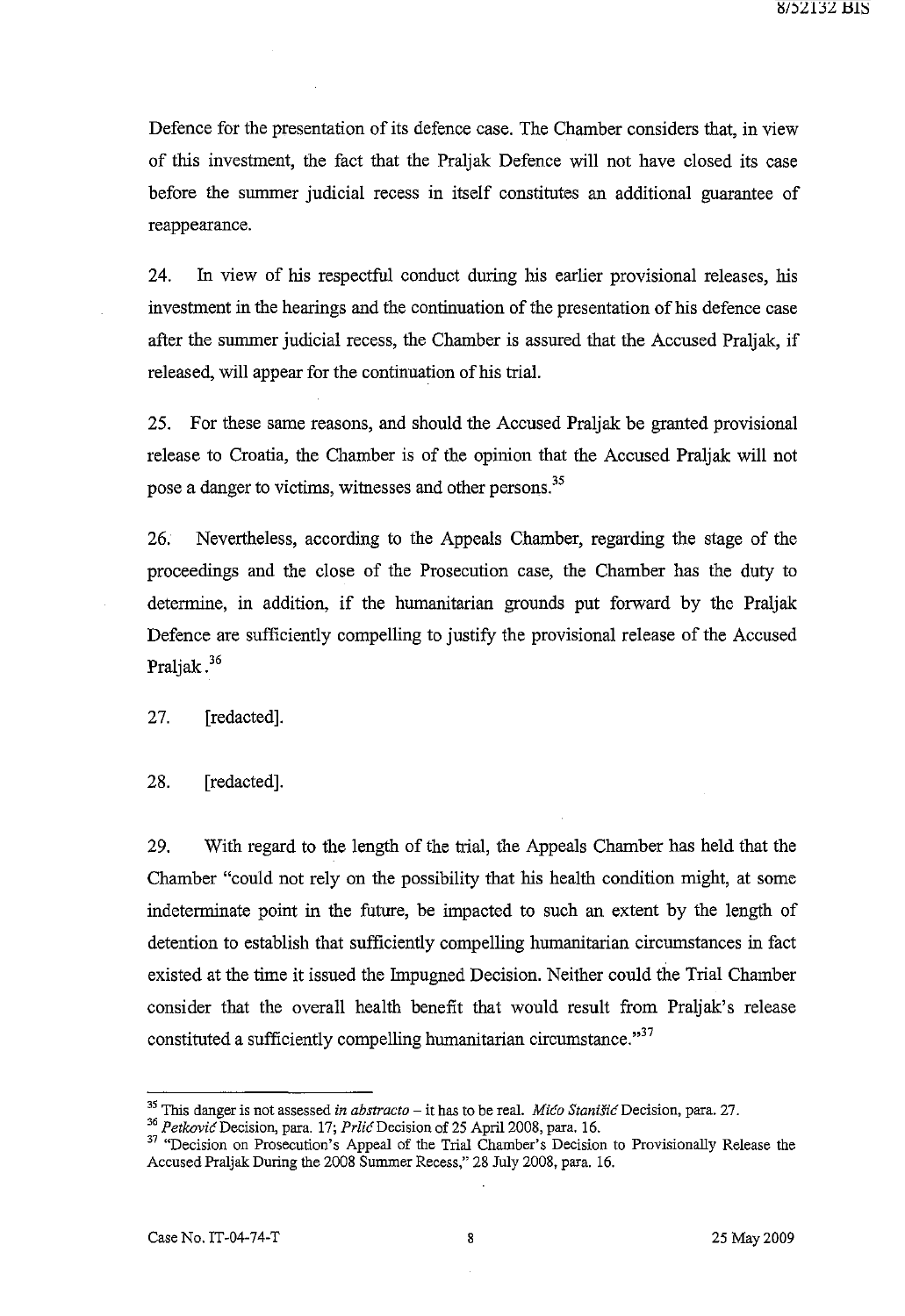30. In this connection, the Chamber notes once again the report that the Registrar of the Tribunal presented during a diplomatic seminar organized by the Tribunal on 10 June 2008 ("Registrar's Report"), in which he expressed his concerns as to the conditions of detention at the Detention Unit that, in his view, inevitably affect the state of health of the accused. Accordingly, he noted that:

"In addition, the prolonged pre-trial and trial detention, the stress of the trial, the geographical distance from their relatives are circumstances which contribute to exacerbate their overall health condition, both physical and psychological."38

With regard to the separation of the accused from their families, the Registrar noted that:

"The distance from the detainees' family and the familial social support network, as well as the detainees' lack of familiarity with the surroundings, inevitably impact on the health condition of the detainees."<sup>39</sup>

The Registrar finished his report with the following conclusion:

"Despite the measures in place at the UNDU as mentioned, in view of the statistics of the present population of the UNDU *(i.e.,* advanced average age, adverse personal circumstances and existence of serious medical conditions), the risk of the occurrence of a life threatening incident can be described as relatively high. Considering the poor health condition of a number of the detainees held by the UNDU and the drastically deteriorating health of some, there is a very real and serious risk of a life-threatening episode occurring at the UNDU at some time in the future and without warning. Whilst I do not wish to sound alarmist, I do wish to present a realistic picture and share with you our concerns of what reasonably may take place in the future." $40$ 

31. The Chamber holds that the conclusions of the Registrar'S Report accord with its own observations. Over the long hours spent in the courtroom, the Chamber has

<sup>38</sup> Registrar's Report, p. 7.

<sup>39</sup> Registrar's Report, p. 3.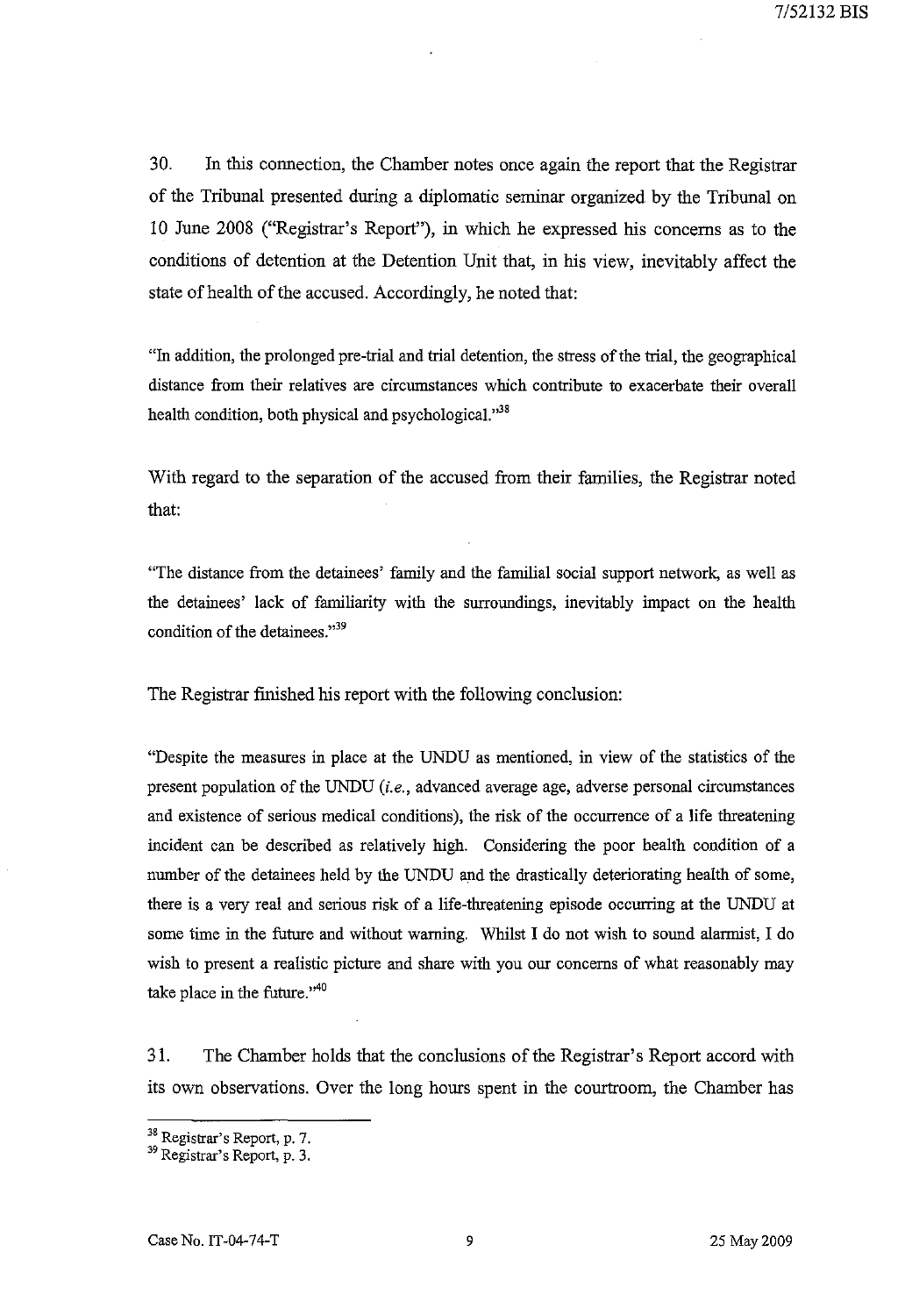observed [redacted]. The Chamber recalls in addition that the Accused Praljak has been held in the Detention Unit since the beginning of the proceedings, 25 April  $2006<sup>41</sup>$  this being a period of over three years, and that he has not benefited from any release for the past year and a half.

32. The Chamber recalls that in such a lengthy trial, the good physical and mental health of the Accused is particularly important in ensuring that the proceedings go forward smoothly and efficiently.

33. The Chamber is thus of the opinion that a short period spent with his relatives would help ease the negative effects of lengthy detention on the Accused Praljak.

34. In view of the above and in the exercise of its discretionary power, the Chamber holds that the long time spent in provisional detention and the foreseeable length of the trial are already [redacted] and constitute a sufficiently compelling humanitarian reason for granting him provisional release.

35. The Chamber also recalls that, in keeping with the case-law of the Appeals Chamber, the length of provisional release at a late stage of the proceedings, and in particular after the close of the Prosecution case, must be proportional to the circumstances and to the sufficiently compelling humanitarian grounds that justify the provisional release.42 Moreover, the Chamber recalls that the factors that it must take into account affect not only the decision to grant or deny provisional release, but also, the length of the stay, if appropriate. The Chamber must also find, *inter alia,* the

<sup>40</sup> Registrar's Report, p. 8.

<sup>41</sup>*The Prosecutor* v. *Prlic et al.,* Case No. IT-04-74-PT, "Order on Provisional Release of Slobodan Praljak," 30 July 2004; *The Prosecutor* v. *Prlic et al.,* Case No. IT-04-74-PT, "Order on Slobodan Praljak's Motion for Variation of Conditions of Provisional Release," 1 July 2005; *The Prosecutor* v. Prlic et al., Case No. IT-04-74-PT, "Décision de faire droit à la demande supplémentaire de Slobodan Praljak aux fins de modification des conditions de sa mise en liberte provisoire," 14 October 2005; "Decision on Motion for Provisional Release of the Accused Praljak," 26 June 2006; "Decision on the Accused Praljak's Motion for Provisional Release," 8 December 2006; "Decision on the Motion for Provisional Release of the Accused Praljak," 11 June 2007; "Decision on the Motion for Provisional release of the Accused Prlic," 29 November 2007.

*<sup>42</sup> PetkovicDecision,* para. 17; *PrlicDecision* of 25 April 2008, para. 16.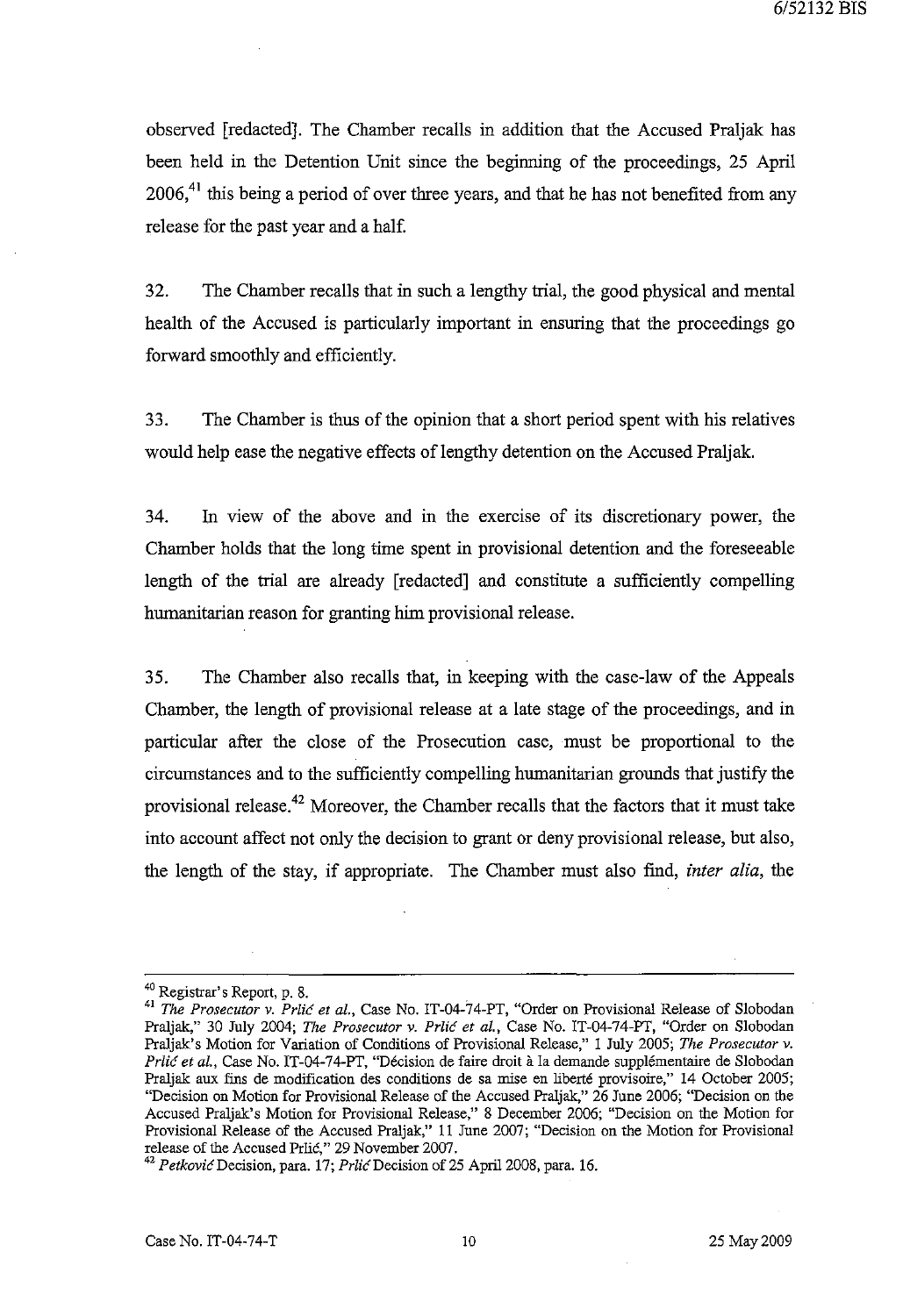proper balance between the nature and the weight of the circumstances justifying provisional release for humanitarian reasons and its duration.<sup>43</sup>

36. In the present case, the Praljak Defence did not request provisional release for a specific period but left it to the discretion of the Chamber to set forth its length. The Chamber holds, in view of the circumstances in the case, that a provisional release not exceeding 10 days is proportionate to the circumstances of the 'Accused Praljak and to the need to allow him to recuperate after three years in preventative detention.

#### **VI. CONCLUSION**

37. For these reasons, and in the light of the Registrar's Report and its own observations during the hearings, the Chamber takes the view that the provisional release of the Accused Praljak not exceeding 10 days (including travel) is proportionate to the need to [redacted]. Consequently, in the exercise of its discretional power, the Chamber decides to authorise a short period of provisional release for the Accused Praljak.

38. In view of the circumstance of the case and the stage of the proceedings, the Chamber decides to impose upon the Accused Praljak the following guarantees: that the Accused Praljak remain confmed to his home in accordance with the conditions set forth by the Chamber.<sup>44</sup> The Chamber also decides to order the Croatian authorities to carry out 24-hour surveillance of the Accused Praljak during his stay and to provide a situation report every three days.

39. Accordingly, the Accused Praljak will be released during the dates and according to the conditions set forth in the Confidential Annex attached to the present Decision.

<sup>&</sup>lt;sup>43</sup> Petković Decision, para. 17; Prlić Decision of 25 April 2008, para. 18.

<sup>&</sup>lt;sup>44</sup> See in this regard the Confidential Annex attached to this Decision.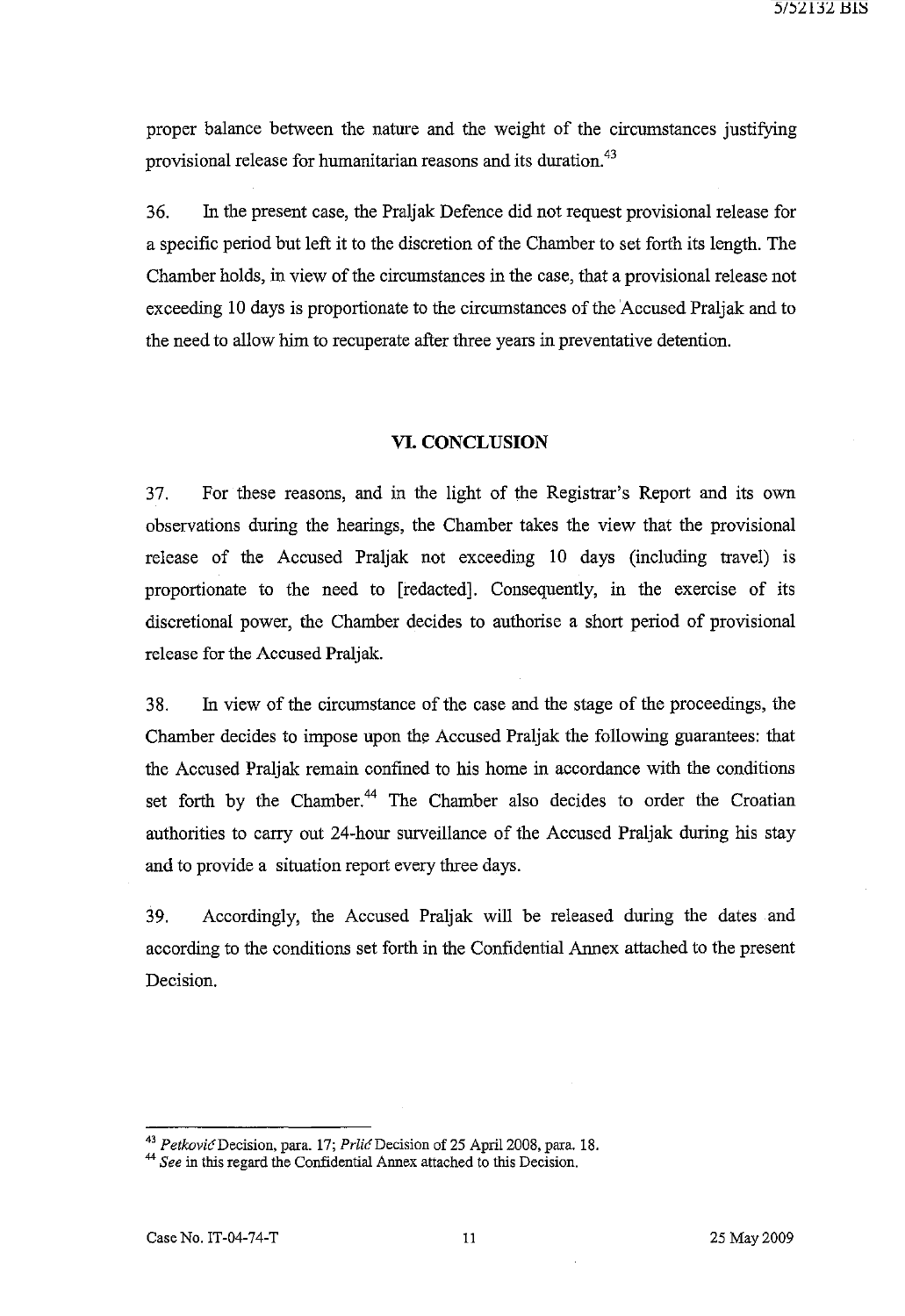40. However, the Chamber decides to stay the execution of its decision to release the Accused Praljak until a decision has been taken on the appeal that the Prosecution intends to file. <sup>45</sup>

#### **VII. DISPOSITION**

#### **FOR THE FOREGOING** REASONS, the Chamber,

**PURSUANT TO** Rule 65 (B) of the Rules,

**GRANTS** the Request,

**ORDERS** the provisional release of the Accused Praljak during the dates and according to the conditions set forth in the Confidential Annex attached to the present Decision,

**AND,** 

**ORDERS** that the execution of the present Decision be stayed until the Appeals Chamber has ruled on the appeal that the Prosecution intends to file against this Decision.

Presiding Judge Jean-Claude Antonetti attaches a concurring separate opinion.

Done in English and in French, the French version being authoritative.

<sup>45</sup> Response, para. 28.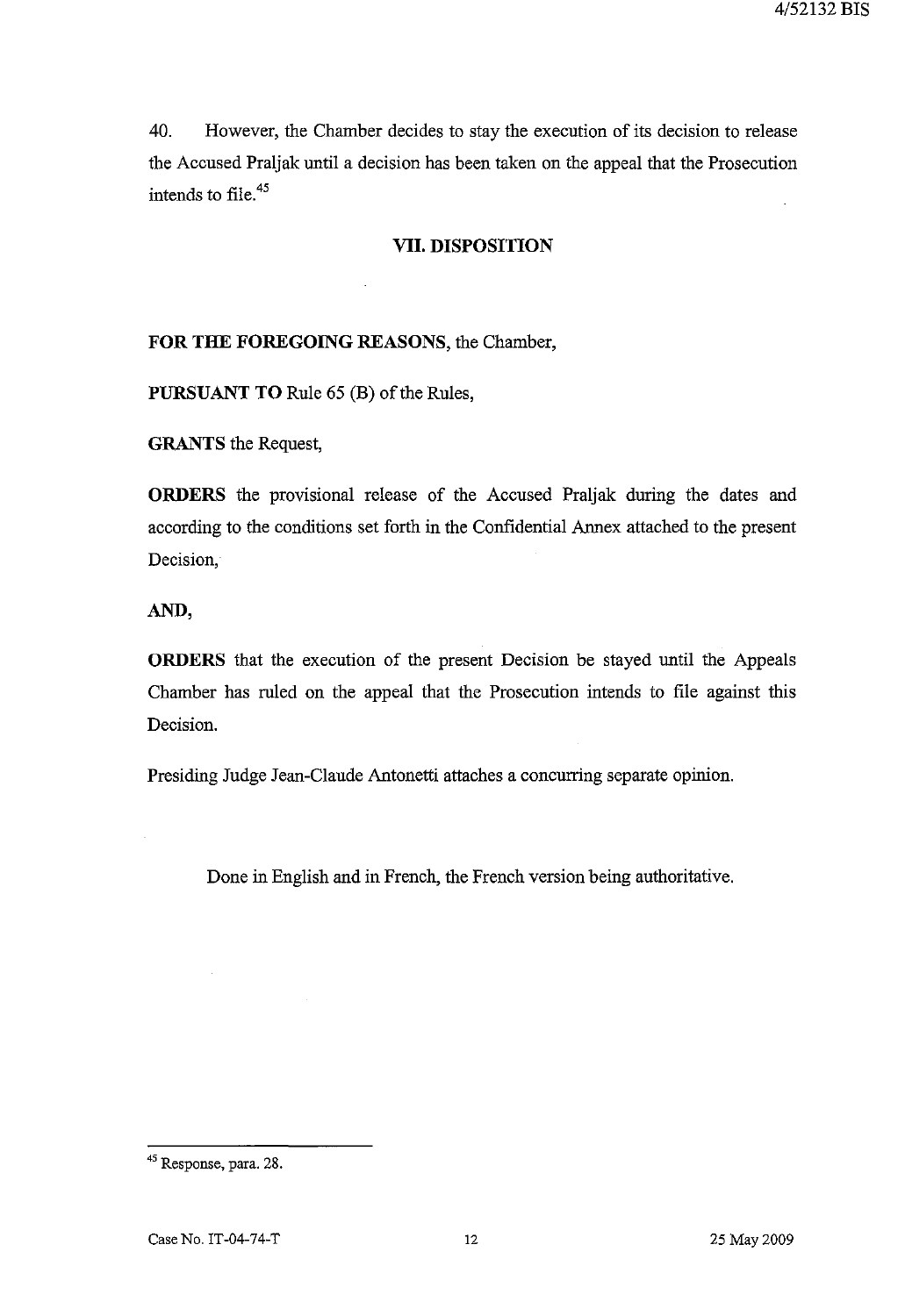$/signed/$ 

Jean-Claude Antonetti

Presiding Judge

Done this twenty-fifth day of May 2009

 $\sim 10^6$ 

At The Hague

The Netherlands

# **[Seal of the Tribunal]**

 $\sqrt{1/\tau}$  $\frac{1}{2} \sum_{i=1}^{n} \frac{1}{2} \sum_{j=1}^{n} \frac{1}{2} \sum_{j=1}^{n} \frac{1}{2} \sum_{j=1}^{n} \frac{1}{2} \sum_{j=1}^{n} \frac{1}{2} \sum_{j=1}^{n} \frac{1}{2} \sum_{j=1}^{n} \frac{1}{2} \sum_{j=1}^{n} \frac{1}{2} \sum_{j=1}^{n} \frac{1}{2} \sum_{j=1}^{n} \frac{1}{2} \sum_{j=1}^{n} \frac{1}{2} \sum_{j=1}^{n} \frac{1}{2} \sum_{j=1}^{n$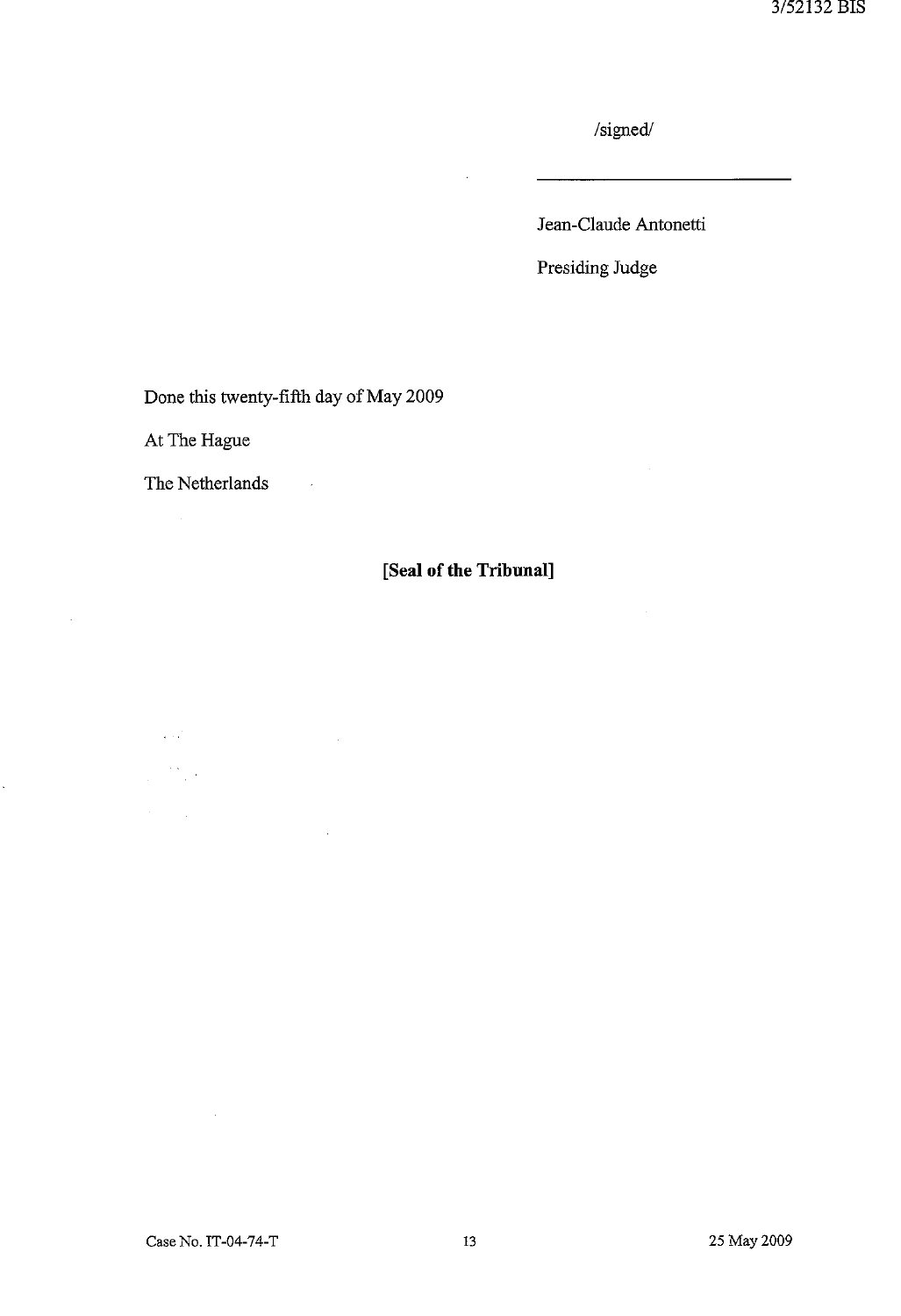## **CONFIDENTIAL ANNEX**

÷.

 $\Delta \sim$ 

 $\ddot{\phantom{a}}$ 

# **[redacted]**

 $\sim 10^{-1}$ 

Case No. IT-04-74-T 14 25 May 2009

 $\sim 10^{-10}$